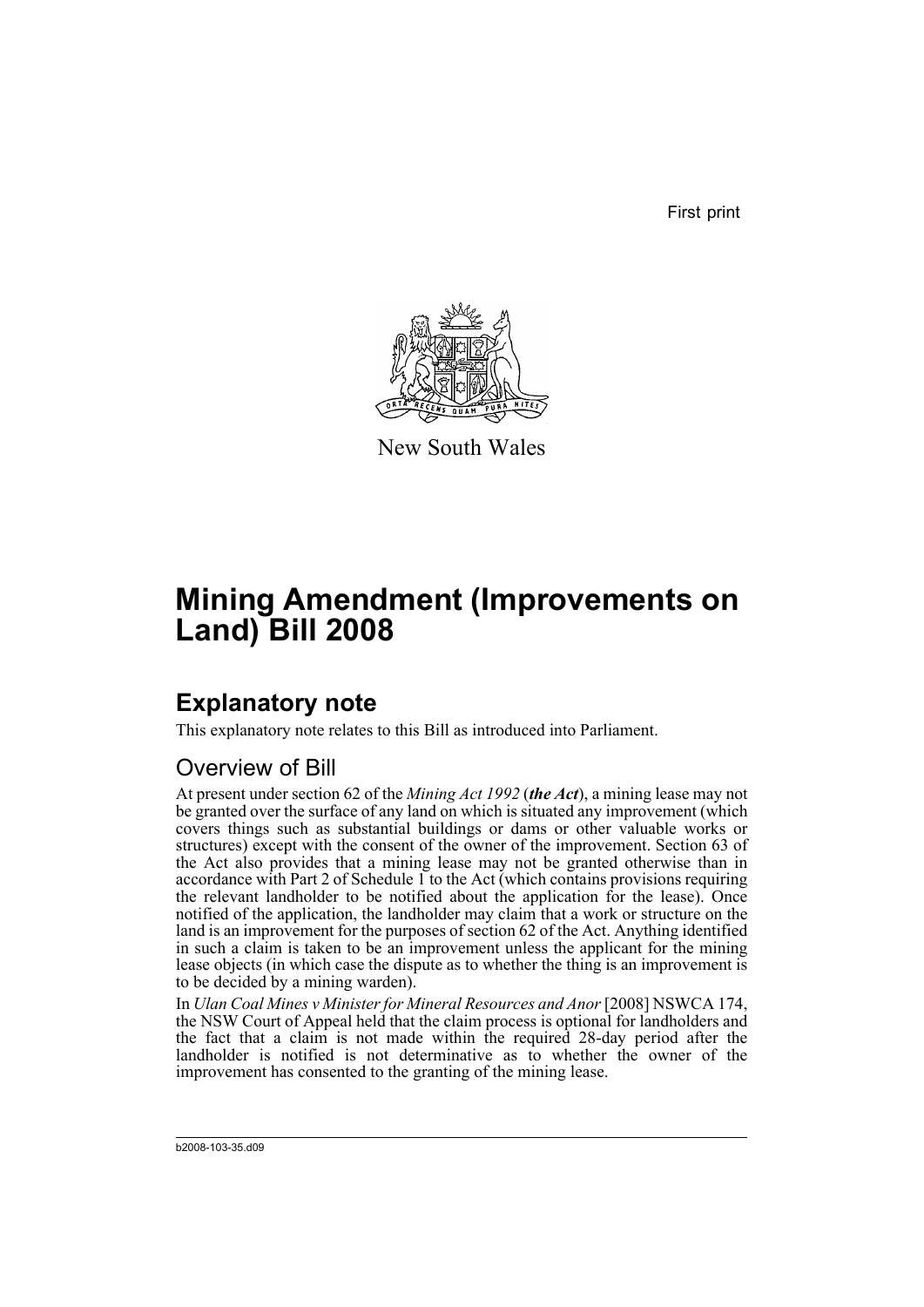Explanatory note

The object of this Bill is to amend the *Mining Act 1992* to clarify the circumstances in which consent is required under section  $62$  of the Act to a mining lease over land on which an improvement is situated. As a result of the proposed Act, the consent of the owner of an improvement will only be required if the improvement is one that is taken to be an improvement in accordance with the existing notification and claims procedures set out in Part 2 of Schedule 1 to the Act.

The Bill also makes a number of minor and consequential amendments, including transitional provisions that deal with pending applications for mining leases and that validate existing mining leases granted on the basis that the consent of the owner of an improvement was given because the owner did not make a claim.

#### Outline of provisions

**Clause 1** sets out the name (also called the short title) of the proposed Act.

**Clause 2** provides for the commencement of the proposed Act on the date of assent to the proposed Act.

**Clause 3** is a formal provision that gives effect to the amendments to the *Mining Act 1992* set out in Schedule 1.

**Clause 4** amends the *Mining Amendment Act 2008* to repeal an uncommenced amendment to section 62 of the *Mining Act 1992*. The amendment is to be re-inserted in a modified form as a consequence of the amendments made by the proposed Act (see Schedule 1 [5]).

**Clause 5** provides for the repeal of the proposed Act after all the amendments made by the proposed Act have commenced. Once the amendments have commenced the proposed Act will be spent and section 30 of the *Interpretation Act 1987* provides that the repeal of an amending Act does not affect the amendments made by that Act.

### **Schedule 1 Amendments**

**Schedule 1 [4] and [6]** amend section 62 of the Act so that the consent of the owner of an improvement on land to a mining lease being granted over the land will only be required if the improvement has been identified by the landholder in a claim made in accordance with the existing notification and claims procedures. If the improvement is declared not to be an improvement for the purposes of section 62 by a mining warden as the result of an objection by the applicant for the mining lease, the consent of the owner will not be required.

**Schedule 1 [5]** replicates an uncommenced amendment in the *Mining Amendment Act 2008* which makes it clear that an applicant for a mining lease (or a related corporation of the applicant) who is the owner of a dwelling-house, garden or improvement situated on land over which the lease is sought is not required to consent to the lease. The amendment also confers on the Warden's Court, rather than a warden and the Minister, jurisdiction relating to disputes under section 62 of the Act, but only in relation to matters concerning the consent of owners of dwelling-houses or gardens. Disputes relating to improvements on land will be dealt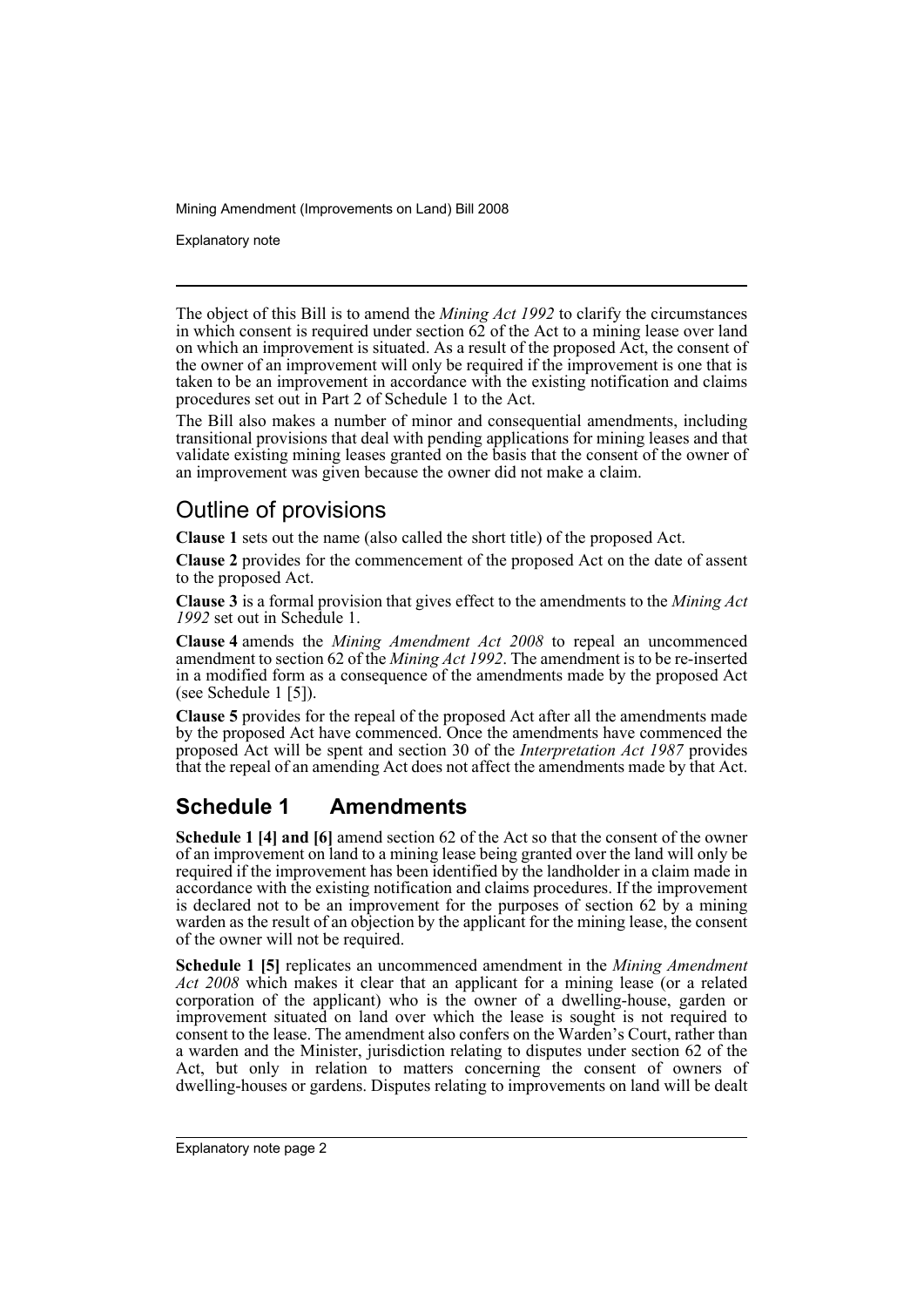Explanatory note

with in accordance with the existing notification and claims procedures which enable the applicant for the mining lease to object to the landholder's claim that something on the land is a significant improvement.

**Schedule 1 [14]** inserts a new definition of *significant improvement* in the Dictionary to the Act. The definition uses essentially the same wording that is currently used in various provisions of the Act (including section 62) to define those things that are improvements on land for the purposes of the Act. The amendments made by **Schedule 1 [1]–[3] and [7]–[11]** are consequential on the consolidation of these various provisions into the new definition.

**Schedule 1 [12]** enables savings and transitional regulations to be made as a consequence of the enactment of the proposed Act.

**Schedule 1 [13]** inserts savings and transitional provisions as a consequence of the enactment of the proposed Act. The amendments made by the proposed Act will extend to applications for mining leases lodged, but not determined, before the commencement of the proposed Act. Special provision is also made in the case of any application lodged before the commencement of the proposed Act where the 28-day period in which the owner was entitled to make a claim ended on or before 7 August 2008 (the day before the decision in *Ulan*). Regardless of whether the mining lease has been granted, the owner's consent will be taken to have been given to the lease if a claim was not made within the 28-day period. Any existing mining lease granted on this basis (including any lease that was the subject of the decision in *Ulan*) is validated by the proposed Act. In the case of other pending applications, the 28-day period in which the owner can make a claim will run from the commencement of the proposed Act.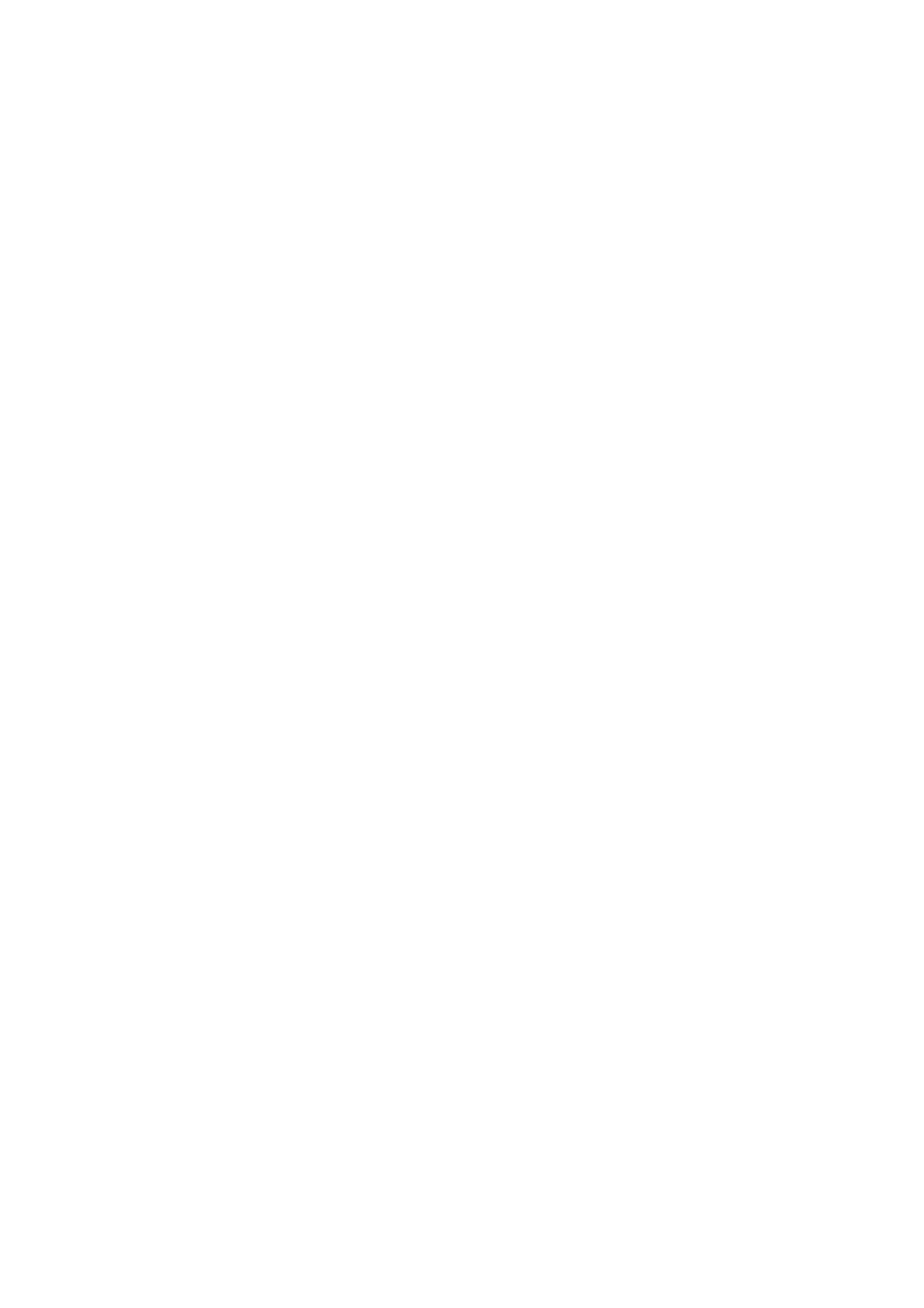First print



New South Wales

## **Mining Amendment (Improvements on Land) Bill 2008**

### **Contents**

|   |                                              | Page |
|---|----------------------------------------------|------|
|   | Name of Act                                  |      |
|   | Commencement                                 |      |
|   | Amendment of Mining Act 1992 No 29           |      |
|   | Amendment of Mining Amendment Act 2008 No 19 |      |
| 5 | Repeal of Act                                | ◠    |
|   | Schedule 1 Amendments                        |      |
|   |                                              |      |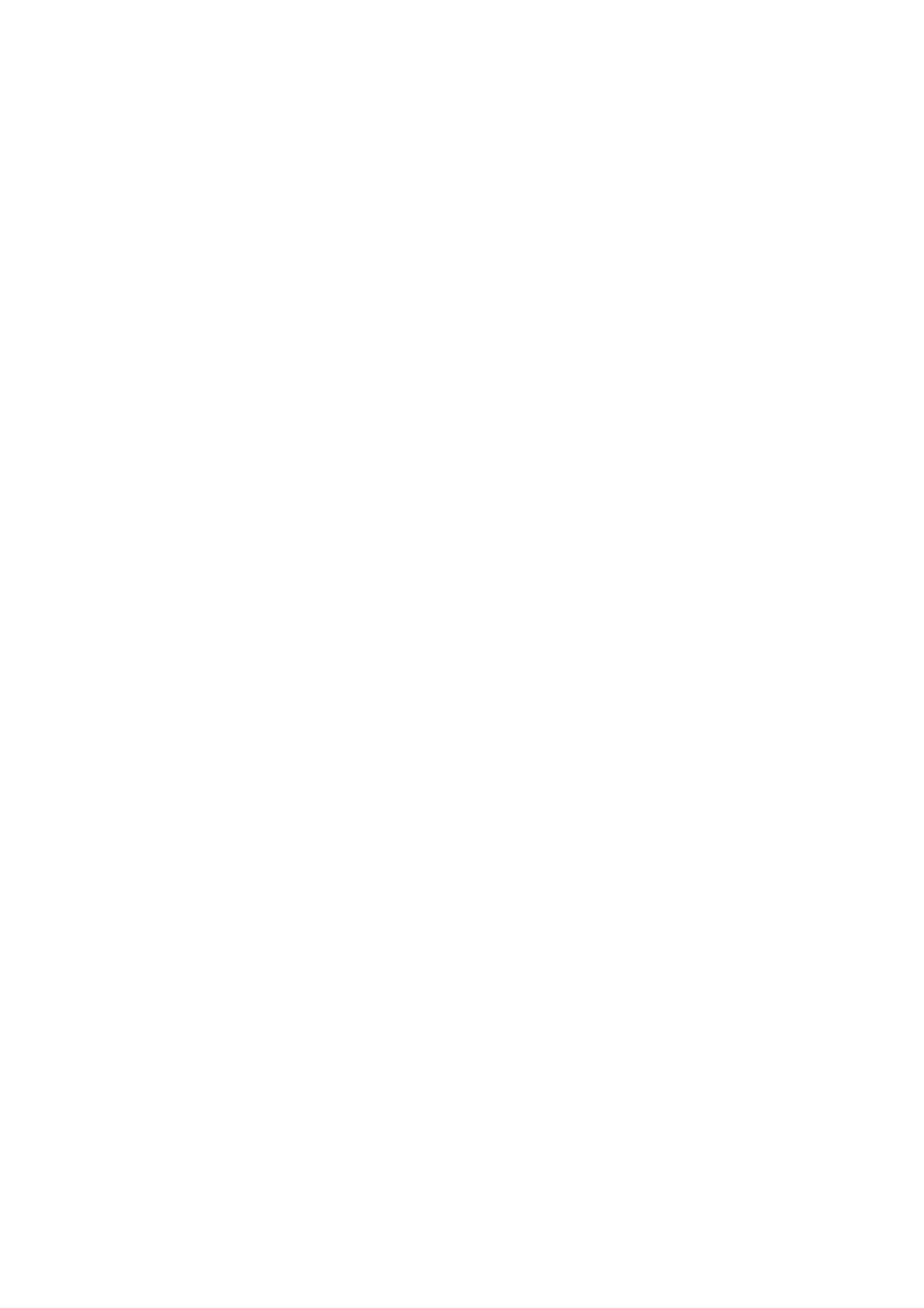

New South Wales

## **Mining Amendment (Improvements on Land) Bill 2008**

No , 2008

#### **A Bill for**

An Act to amend the *Mining Act 1992* to clarify the circumstances in which consent is required to the granting of a mining lease over land on which an improvement is situated; and for other purposes.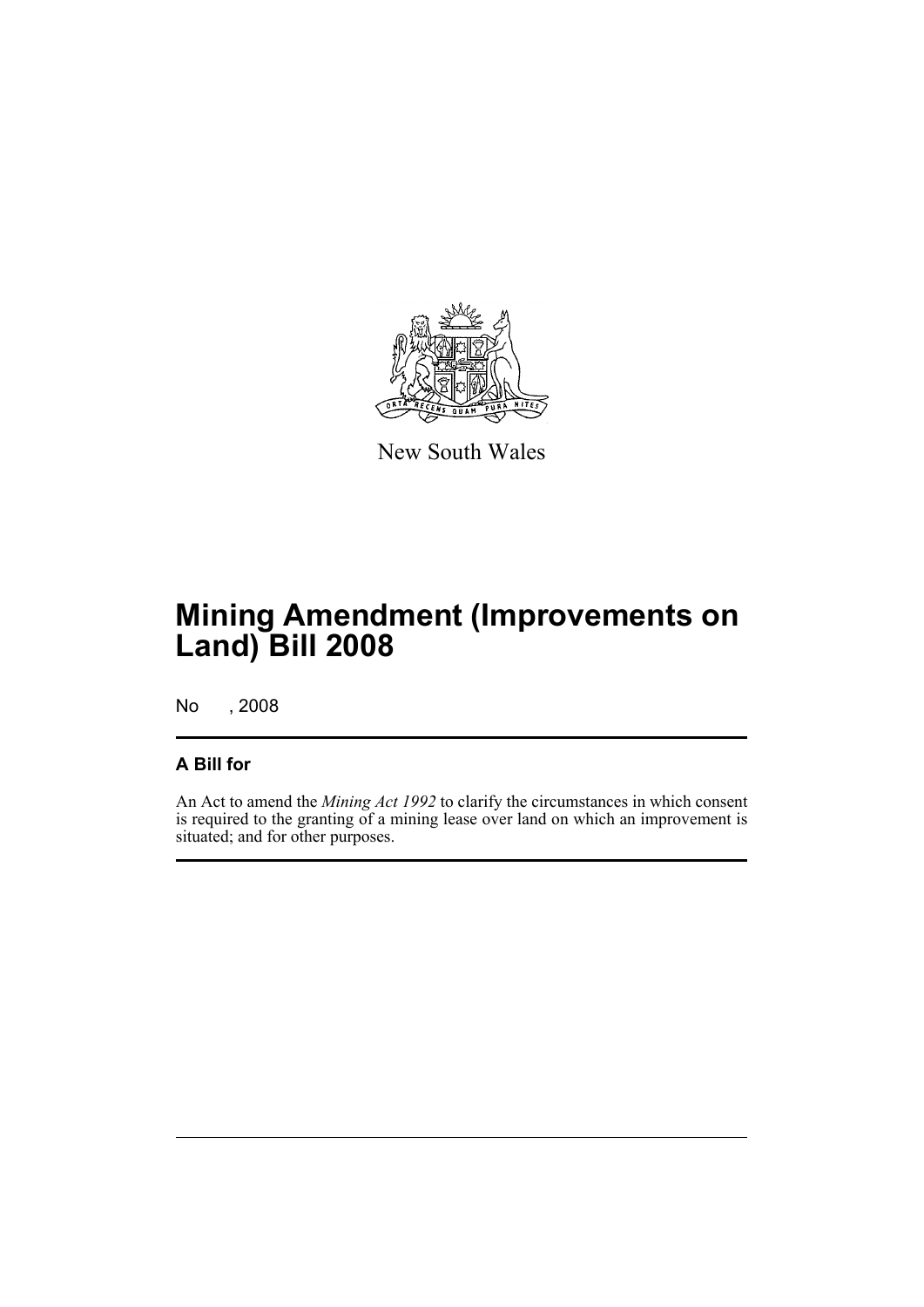<span id="page-7-4"></span><span id="page-7-3"></span><span id="page-7-2"></span><span id="page-7-1"></span><span id="page-7-0"></span>

|              |                                              | The Legislature of New South Wales enacts:                                                                                                                | 1              |  |
|--------------|----------------------------------------------|-----------------------------------------------------------------------------------------------------------------------------------------------------------|----------------|--|
| 1            |                                              | Name of Act                                                                                                                                               | 2              |  |
|              |                                              | This Act is the Mining Amendment (Improvements on Land) Act 2008.                                                                                         | 3              |  |
| $\mathbf{2}$ |                                              | <b>Commencement</b>                                                                                                                                       | 4              |  |
|              |                                              | This Act commences on the date of assent to this Act.                                                                                                     | 5              |  |
| 3            |                                              | Amendment of Mining Act 1992 No 29                                                                                                                        | 6              |  |
|              |                                              | The <i>Mining Act 1992</i> is amended as set out in Schedule 1.                                                                                           | $\overline{7}$ |  |
| 4            | Amendment of Mining Amendment Act 2008 No 19 |                                                                                                                                                           |                |  |
|              |                                              | The <i>Mining Amendment Act 2008</i> is amended by omitting Schedule<br>$1 \, [56]$ .                                                                     | 9<br>10        |  |
| 5            | <b>Repeal of Act</b>                         |                                                                                                                                                           |                |  |
|              | (1)                                          | This Act is repealed on the day following the day on which this Act<br>commences.                                                                         | 12<br>13       |  |
|              | (2)                                          | The repeal of this Act does not, because of the operation of section 30<br>of the <i>Interpretation Act 1987</i> , affect any amendment made by this Act. | 14<br>15       |  |
|              |                                              |                                                                                                                                                           |                |  |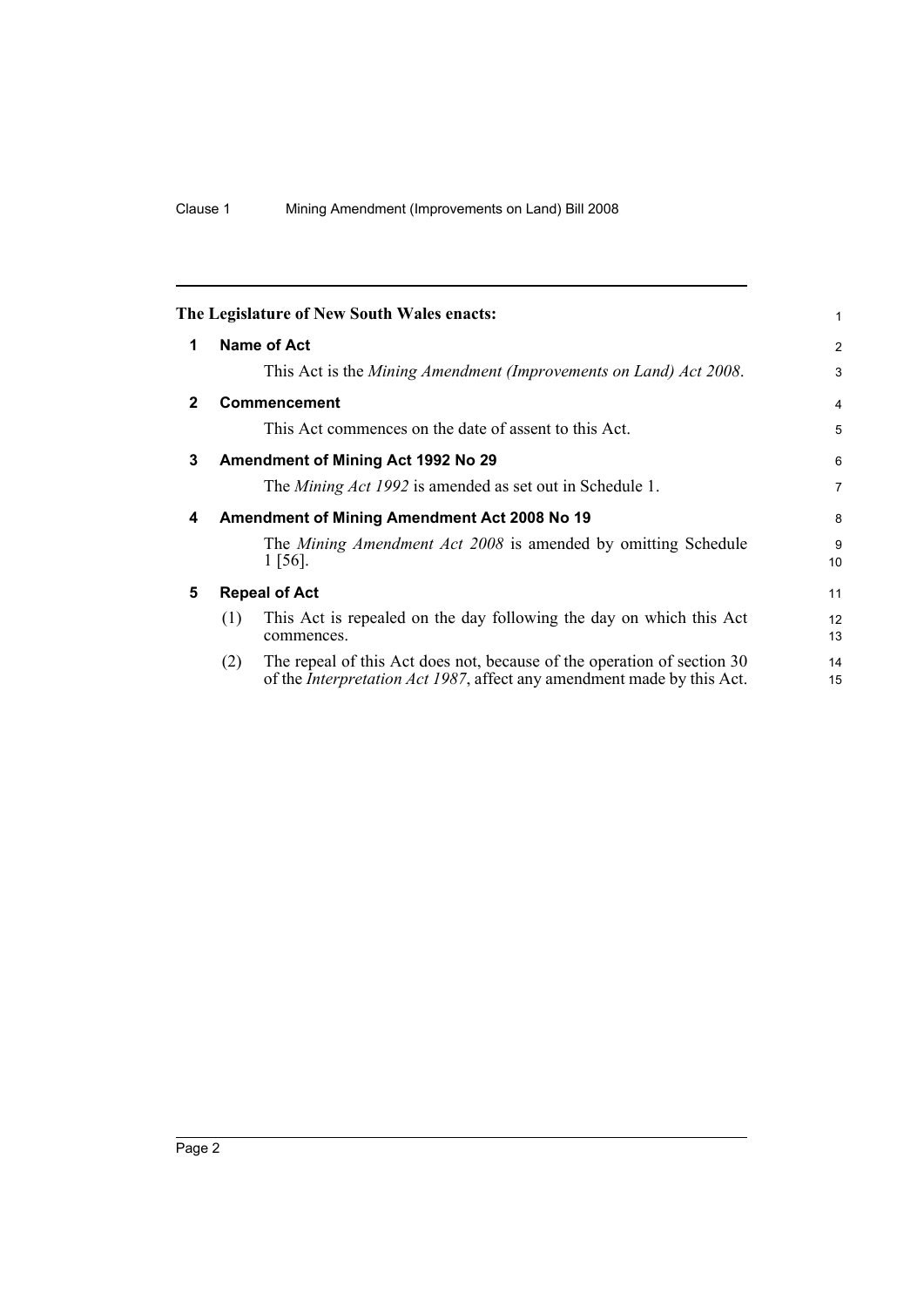Amendments **Amendments** Schedule 1

1

8 9

#### <span id="page-8-0"></span>**Schedule 1 Amendments** (Section 3) **[1] Section 31 Dwelling-houses, gardens and significant improvements** Omit section 31 (1) (c). Insert instead: (c) on which is situated any significant improvement other than an improvement constructed or used for mining purposes only, **[2] Sections 31 (4) and (5), 49 (4) and (5), 62 (4) and 188 (4) and (5)** Insert "significant" before "improvement" wherever occurring. **[3] Section 49 Dwelling-houses, gardens and significant improvements** Omit section 49 (1) (c). Insert instead: (c) on which is situated any significant improvement other than an improvement constructed or used for mining purposes only, **[4] Section 62 Dwelling-houses, gardens and significant improvements** Omit section 62 (1) (c). Insert instead: (c) on which is situated anything that is taken to be a significant improvement under clause 23A of Schedule 1, **[5] Section 62 (6) and (6A)** Omit section 62 (6). Insert instead: (6) This section does not apply with respect to a dwelling-house, garden or significant improvement owned by the applicant for the mining lease or, if the applicant is a corporation, by a related corporation. (6A) If a dispute arises as to whether or not subsection (1) (a) or (b) applies in any particular case, the applicant for the lease, the owner of the dwelling-house or garden or the occupier of the dwelling-house may apply to a Warden's Court for a determination on the matter. **[6] Section 62 (8)** Omit the subsection. 10 11 12 13 14 15 16 17 18 19 20 21 22 23 24 25 26 27 28 29 30 31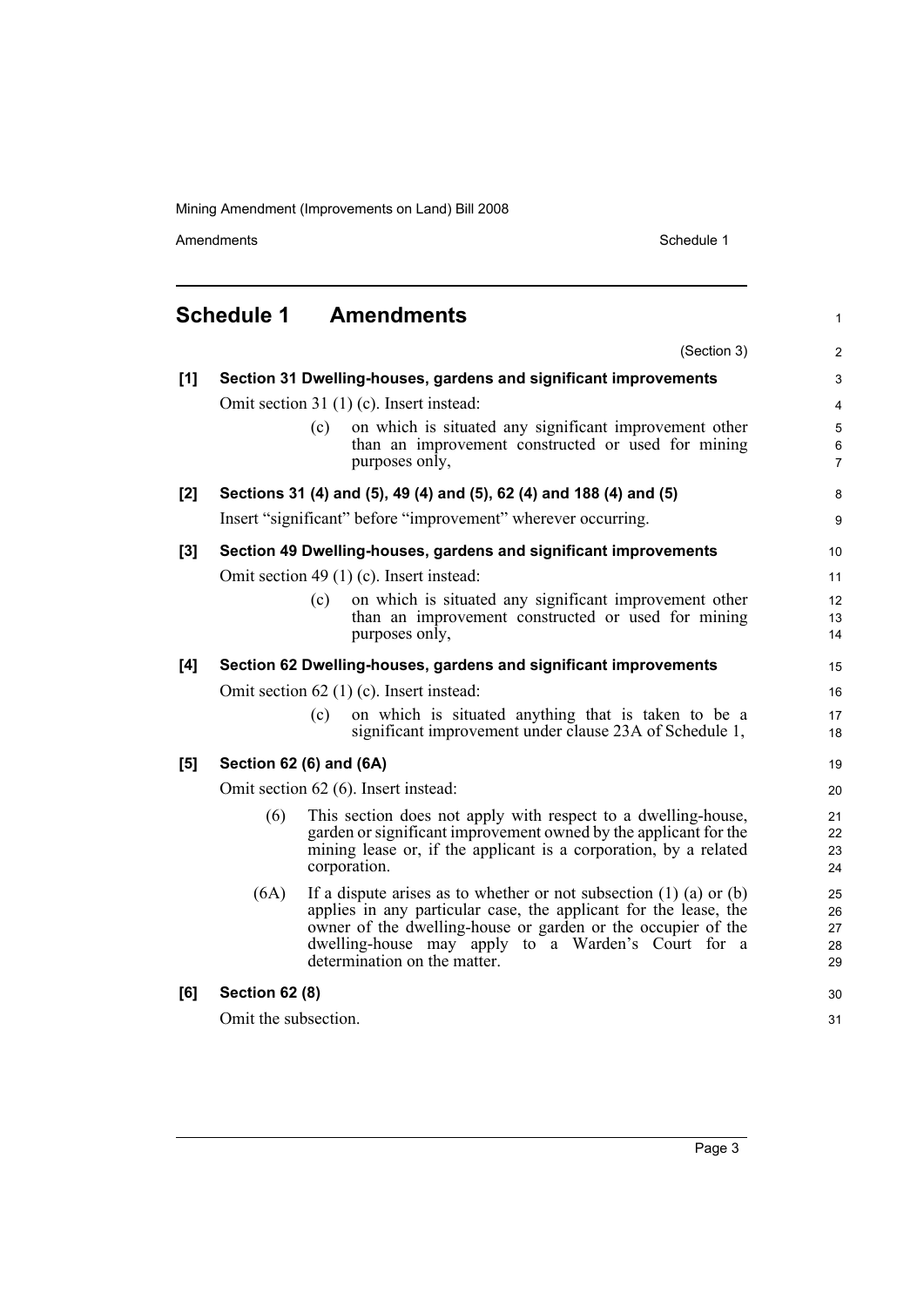Schedule 1 Amendments

| $[7]$                                                                               |                                                                                                       |     | Section 188 Dwelling-houses, gardens and significant improvements                                                              | 1                            |  |  |  |
|-------------------------------------------------------------------------------------|-------------------------------------------------------------------------------------------------------|-----|--------------------------------------------------------------------------------------------------------------------------------|------------------------------|--|--|--|
|                                                                                     | Omit section 188 (1) (c). Insert instead:                                                             |     |                                                                                                                                |                              |  |  |  |
|                                                                                     |                                                                                                       | (c) | on which is situated any significant improvement other                                                                         | 3                            |  |  |  |
|                                                                                     |                                                                                                       |     | than an improvement constructed or used for mining<br>purposes only,                                                           | $\overline{\mathbf{4}}$<br>5 |  |  |  |
| [8]                                                                                 |                                                                                                       |     | Section 254 Permit to enter land                                                                                               | 6                            |  |  |  |
|                                                                                     | Omit section 254 (3) (c). Insert instead:                                                             |     |                                                                                                                                |                              |  |  |  |
|                                                                                     |                                                                                                       | (c) | on which is situated any significant improvement other<br>than an improvement constructed or used for mining<br>purposes only. | 8<br>9<br>10                 |  |  |  |
| [9]                                                                                 | Schedule 1 Public consultation with respect to the granting of<br>assessment leases and mining leases |     |                                                                                                                                |                              |  |  |  |
|                                                                                     | Omit "valuable works and structures" wherever occurring in clause 21 (2) (c)<br>and $(4)$ (c).        |     |                                                                                                                                |                              |  |  |  |
|                                                                                     |                                                                                                       |     | Insert instead "significant improvements".                                                                                     | 15                           |  |  |  |
| $[10]$                                                                              | Schedule 1, clauses 23A (1) and (6) and 23B (3)                                                       |     |                                                                                                                                | 16                           |  |  |  |
|                                                                                     | Omit "valuable work or structure" wherever occurring.                                                 |     |                                                                                                                                |                              |  |  |  |
|                                                                                     | Insert instead "significant improvement".                                                             |     |                                                                                                                                |                              |  |  |  |
| $[11]$                                                                              | Schedule 1, clause 23A (2)                                                                            |     |                                                                                                                                | 19                           |  |  |  |
|                                                                                     |                                                                                                       |     | Omit "work or structure". Insert instead "improvement".                                                                        | 20                           |  |  |  |
| $[12]$                                                                              | Schedule 6 Savings, transitional and other provisions                                                 |     |                                                                                                                                | 21                           |  |  |  |
|                                                                                     | Insert at the end of clause $1(1)$ :                                                                  |     |                                                                                                                                |                              |  |  |  |
|                                                                                     |                                                                                                       |     | Mining Amendment (Improvements on Land) Act 2008                                                                               | 23                           |  |  |  |
| $[13]$                                                                              | Schedule 6, Part 11                                                                                   |     |                                                                                                                                | 24                           |  |  |  |
|                                                                                     | Insert after Part 10 with appropriate clause numbering:                                               |     |                                                                                                                                |                              |  |  |  |
|                                                                                     | Part 11                                                                                               |     | Provisions consequent on enactment of<br><b>Mining Amendment (Improvements on</b><br>Land) Act 2008                            | 26<br>27<br>28               |  |  |  |
| Consent to mining leases and application of amending Act to<br>pending applications |                                                                                                       |     |                                                                                                                                |                              |  |  |  |
|                                                                                     | (1)                                                                                                   |     | If, in relation to an application for a mining lease that was lodged<br>before the commencement of this clause:                | 31<br>32                     |  |  |  |
|                                                                                     |                                                                                                       |     |                                                                                                                                |                              |  |  |  |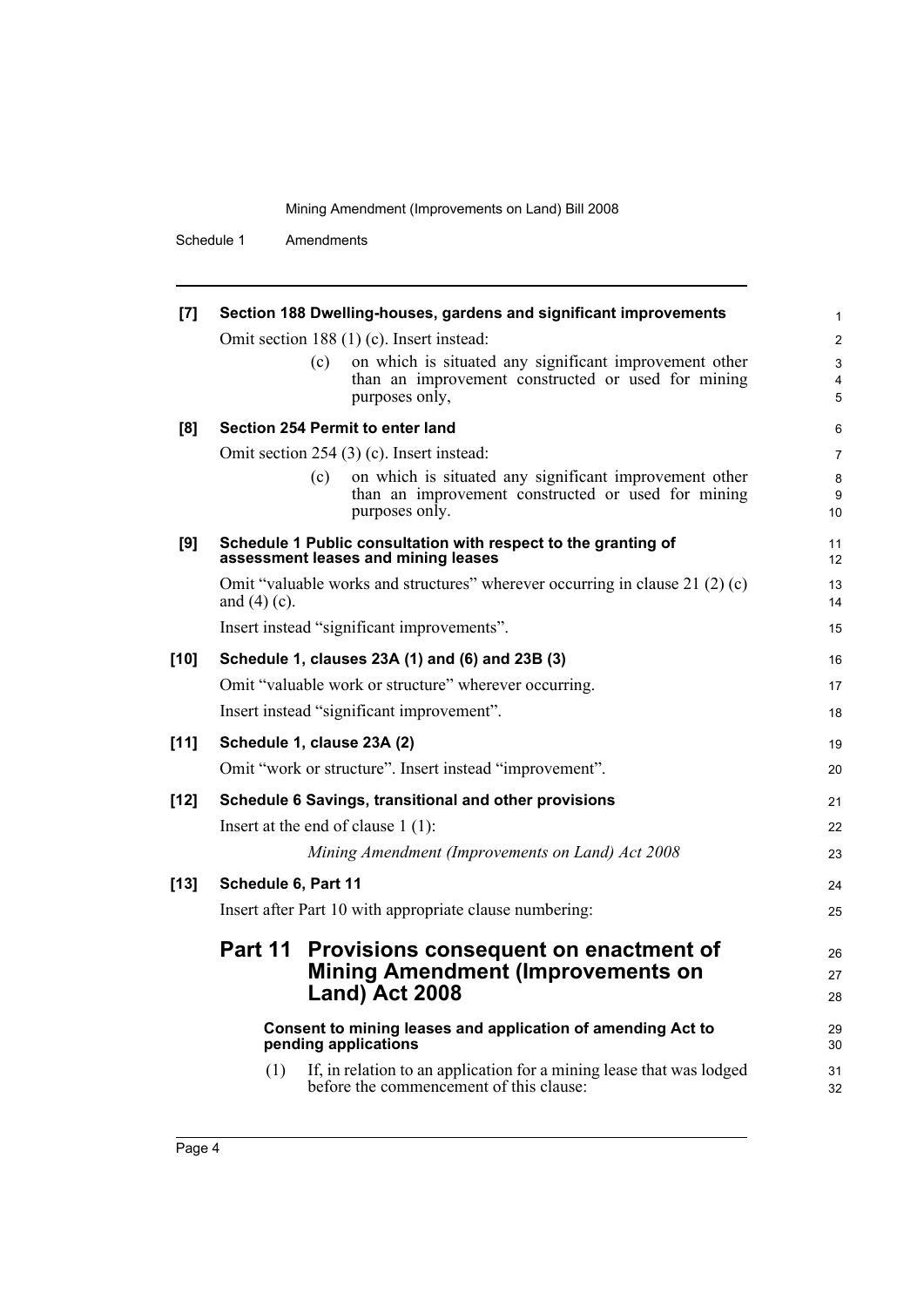Amendments **Amendments** Schedule 1

- (a) the owner of any improvement situated on the land to which the application relates was notified of the application in accordance with clause 21 (3) and (4) of Schedule 1, and
- (b) the 28-day period (as referred to in clause 21 $(4)$  (c) of that Schedule) ended on or at any time before 7 August 2008, and
- (c) the owner did not, within that 28-day period, make a claim under clause 23A of that Schedule in relation to the improvement,

the owner of the improvement is, to the extent that the owner's consent to the granting of the lease was required because of section 62 (1)  $(c)$  of this Act (as in force immediately before the commencement of this clause), taken to have given that consent.

- (2) Subclause (1) applies regardless of whether the mining lease the subject of the application was granted before the commencement of this clause.
- (3) Any mining lease granted before the commencement of this clause that would have been validly granted if subclause (1) had been in force when it was granted is validated. To remove doubt, this subclause extends to any mining lease that may otherwise be invalid because of the decision of the New South Wales Court of Appeal in *Ulan Coal Mines v Minister for Mineral Resources & Anor* [2008] NSWCA 174 or any order resulting from that decision.
- (4) If, in relation to an application for a mining lease that was lodged, but not determined, before the commencement of this clause:
	- (a) the owner of any improvement situated on the land to which the application relates was notified of the application in accordance with clause 21 (3) and (4) of Schedule 1, and
	- (b) the 28-day period (as referred to in clause 21  $(4)$  (c) of that Schedule) did not end before 8 August 2008,

the amendments made by the *Mining Amendment (Improvements on Land) Act 2008* are taken to apply to and in respect of the application.

(5) In the case of any such pending application as referred to in subclause (4), the 28-day period within which a claim may be made under clause 23A of Schedule 1 is, despite the date on which the notice was served, taken to start on the commencement of this clause.